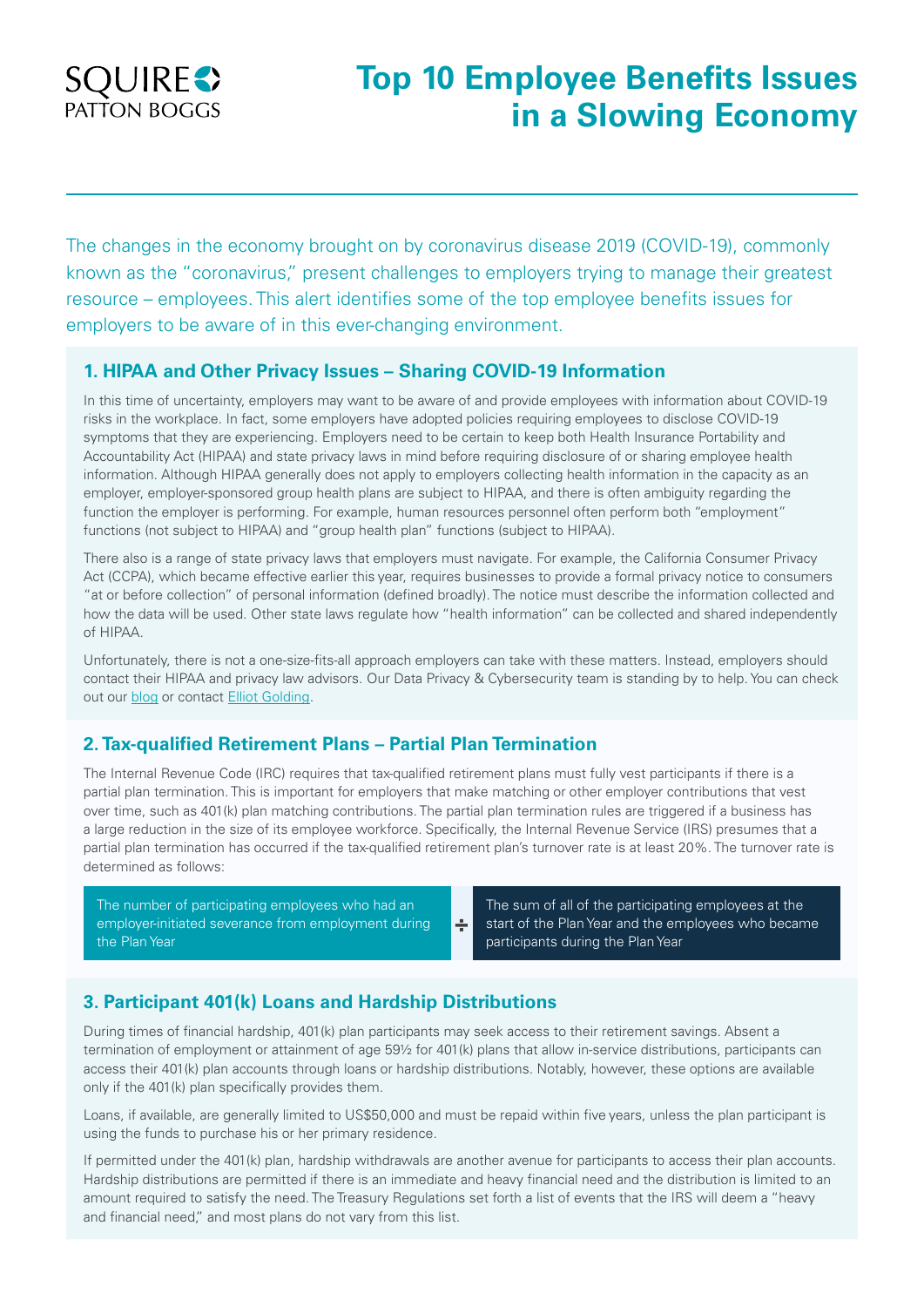#### **4. Termination of Employment – Tax-qualified and Non-qualified Plan Distributions**

Many tax-qualified and non-qualified retirement plans provide for distributions upon termination of employment. Employers should review their plan documents to familiarize themselves with the distributions rules, as this area is a frequent point of emphasis in IRS and Department of Labor audits.

#### **5. Health and Welfare Premiums During Leave**

A majority of employers that provide health, dental, vision, life insurance, and other health and welfare benefits allow an employee to pay the employee's share of premiums with pre-tax dollars deducted from wages. Questions frequently arise related to continuing coverage during either unpaid leaves of absence or leaves of absence where the employee's wages are not sufficient to pay for premiums along with employment and income tax withholding obligations. Depending on the type of leave, an employer may allow the employee to pay the employee's share of premiums under either (1) a pre-pay option, (2) a pay-as-you-go option or (3) a catch-up option. A careful review of the type of leave and the employer's leave policy must be conducted prior to selecting the payment option.

#### **6. Short-term Disability Considerations**

Another frequent question is whether a COVID-19 quarantine would qualify as a disability under an employer's short-term disability policy. Short-term disability policies generally define the events that qualify. In most (if not all) cases, a quarantine period would not fall within the definition of disability, but the time spent recovering from a COVID-19 diagnosis may be within the definition.

#### **7. Loss of Medical Coverage – COBRA Notice Requirements**

In response to the Affordable Care Act's Employer Mandate Tax (IRC Section 4980H), most employer group health plans base eligibility on the employee working 30 or more hours per week. Whether the 30-hour threshold is met is based on the employer's policies and procedures for counting hours. In many cases, a reduction in hours for one or two months will not cause employees to lose eligibility for medical coverage, but a careful review of the employer's policies and procedures must occur to make this determination. If an employee loses medical coverage, then requirements to offer continuation coverage under the Consolidated Omnibus Budget Reconciliation Act of 1985 (COBRA) come into play.

A COBRA notice is generally required if an employee loses group health plan coverage due to either a reduction in hours or a termination of employment. Federal COBRA (applicable to employers with 20 or more employees) provides that an employee must have 60 days from the date the COBRA notice is provided to elect to continue healthcare coverage. State COBRA (if applicable in the state) applies to employers with fewer than 20 employees and tends to follow the federal COBRA notification rules. In addition to monetary penalties, failure to provide the notice also extends the date by which employees can elect COBRA coverage.

## **8. Life Insurance – Conversion Notice**

Employers offering life insurance benefits need to be aware of the notices that they must provide to employees who are terminated. For example, many life insurance policies offer employees the right to convert a group life insurance policy into an individual life insurance policy. Many insurers place the requirement to notify terminated employees of this right on the employer. Failure to provide the notice could result in a beneficiary filing suit against the employer for the full life insurance benefit.